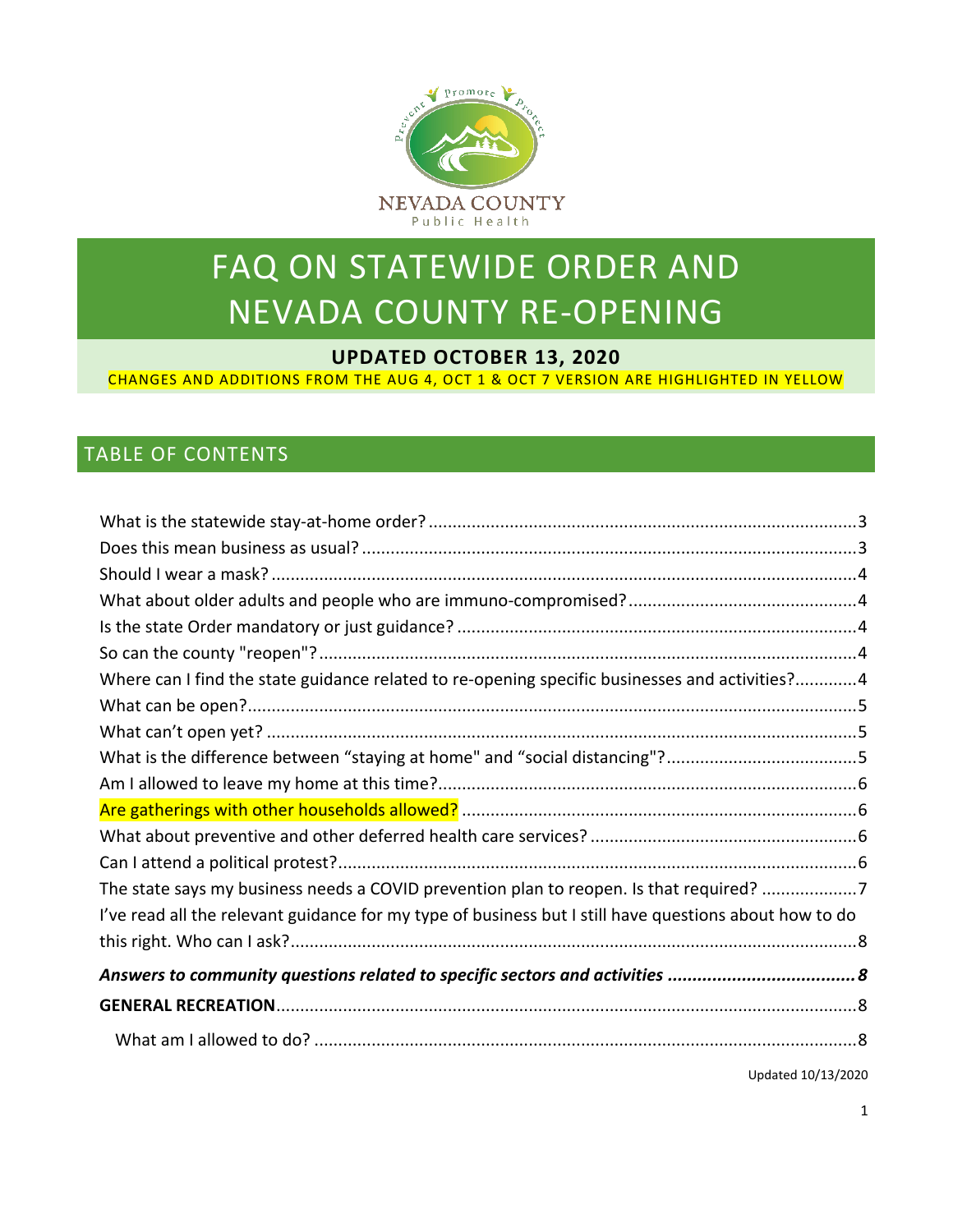| We know that swimming pools associated with campgrounds, hotels and gyms/fitness centers can<br>open. Can other public and private pools (e.g., within an HOA) be opened as well? 10 |  |
|--------------------------------------------------------------------------------------------------------------------------------------------------------------------------------------|--|
|                                                                                                                                                                                      |  |
|                                                                                                                                                                                      |  |
|                                                                                                                                                                                      |  |
|                                                                                                                                                                                      |  |
|                                                                                                                                                                                      |  |
|                                                                                                                                                                                      |  |
|                                                                                                                                                                                      |  |
|                                                                                                                                                                                      |  |
|                                                                                                                                                                                      |  |
|                                                                                                                                                                                      |  |
|                                                                                                                                                                                      |  |
|                                                                                                                                                                                      |  |
| What are some of the guidelines for cleaning rooms and other rental spaces?13                                                                                                        |  |
|                                                                                                                                                                                      |  |
|                                                                                                                                                                                      |  |
|                                                                                                                                                                                      |  |
|                                                                                                                                                                                      |  |
|                                                                                                                                                                                      |  |
|                                                                                                                                                                                      |  |
|                                                                                                                                                                                      |  |
|                                                                                                                                                                                      |  |
|                                                                                                                                                                                      |  |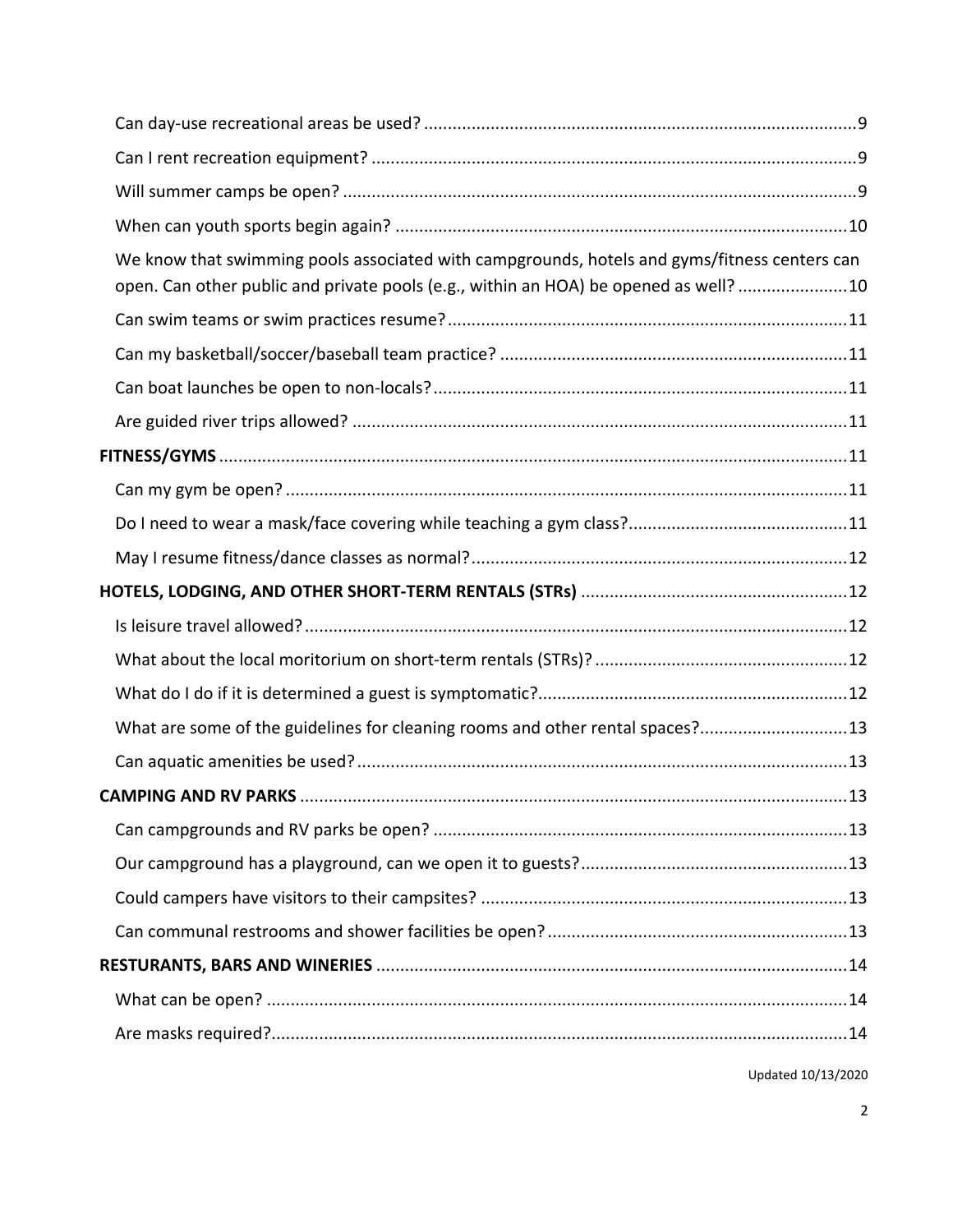| I belong to a community organization. Can we have in-person meetings of our members or board |  |
|----------------------------------------------------------------------------------------------|--|
|                                                                                              |  |

# <span id="page-2-0"></span>WHAT IS THE STATEWIDE STAY-AT-HOME ORDER?

On Thursday, March 19, Governor Gavin Newsom issued an Executive Order requiring Californians to stay home in an effort to stop the spread of COVID-19. The statewide Order still applies to Nevada County.

## <span id="page-2-1"></span>DOES THIS MEAN BUSINESS AS USUAL?

COVID-19 is still actively circulating and is serious and deadly. It is still very important for everyone to maintain physical distance of at least 6 feet from non-household members, to wash your hands frequently and for 20 seconds, to sanitize high-touch surfaces frequently, and the state says we all must wear face coverings when in public indoor spaces and when outdoors where we can't maintain social distance. There are important health and safety exceptions, [check the state's website for detail.](https://www.cdph.ca.gov/Programs/CID/DCDC/CDPH%20Document%20Library/COVID-19/Guidance-for-Face-Coverings_06-18-2020.pdf) It is very important to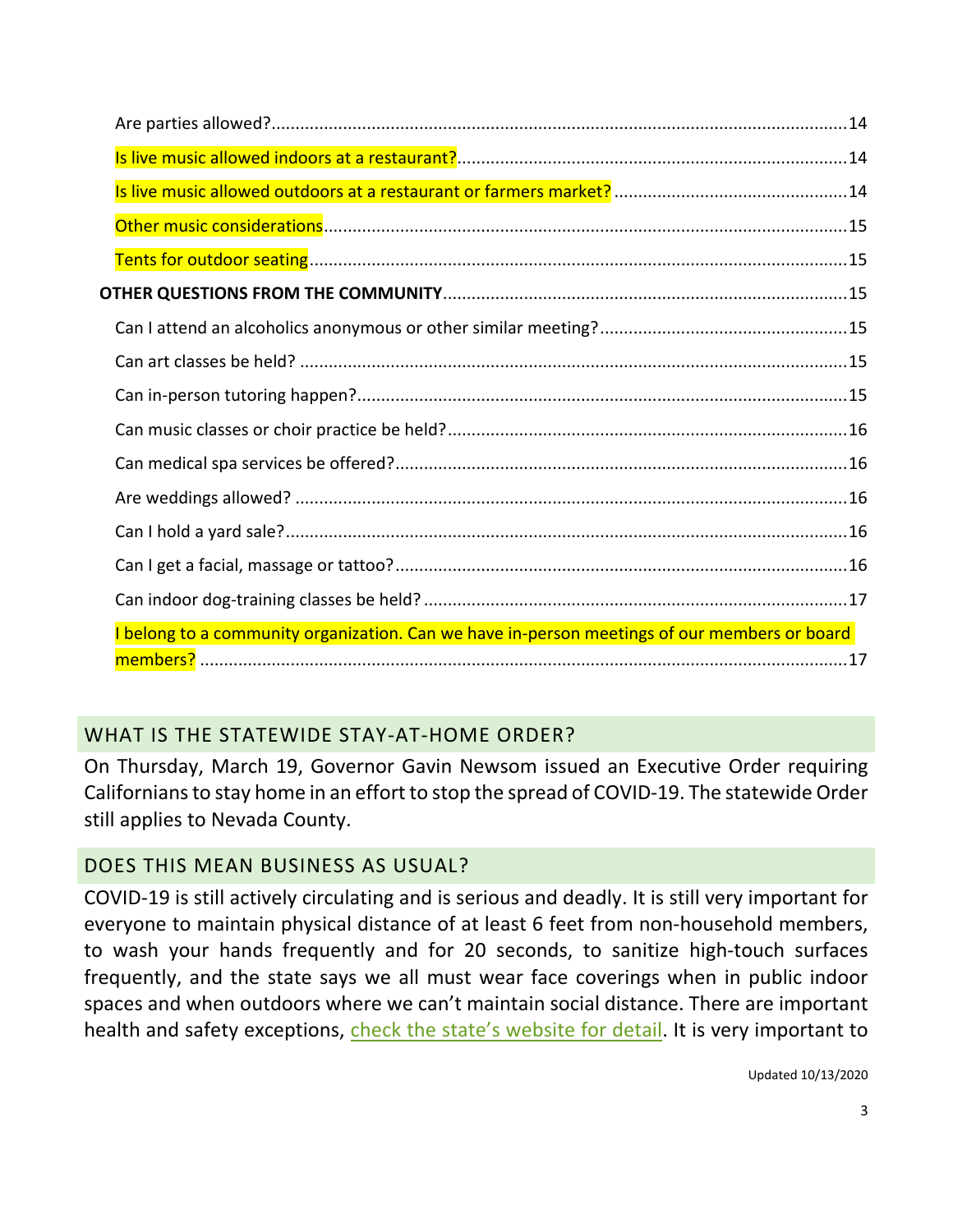say home if you are sick, even just a little bit sick. Remember, COVID-19 can be transmitted by people who have no or few symptoms.

#### <span id="page-3-0"></span>[SHOULD](https://www.placer.ca.gov/Faq.aspx?TID=211) I WEAR A MASK?

California's public health officials released guidance on April 1 on the use of cloth face coverings to protect against COVID-19 for Californians who must leave their homes to conduct essential activities. On June 18, [updated guidance](https://www.cdph.ca.gov/Programs/CID/DCDC/CDPH%20Document%20Library/COVID-19/Guidance-for-Face-Coverings_06-18-2020.pdf) was released requiring the use of face coverings in California when in public or common spaces.

This is not a substitute for the state's current guidance regarding social distancing and hand washing. A growing body of scientific research has shown that people with no or few symptoms of COVID-19 can still spread the disease and that the use of face coverings, combined with physical distancing and frequent hand washing, will reduce the spread of COVID-19.

#### <span id="page-3-1"></span>WHAT ABOUT OLDER ADULTS AND PEOPLE WHO ARE IMMUNO-COMPROMISED?

The state recommends that higher risk individuals (over 65 years old or with serious medical conditions) should continue to stay home until Stage 4. Minimize errands by getting groceries delivered or asking for help from friends or family.

#### <span id="page-3-2"></span>IS THE STATE ORDER [MANDATORY](https://www.placer.ca.gov/Faq.aspx?TID=211) OR JUST GUIDANCE?

It is mandatory.

#### <span id="page-3-3"></span>SO CAN THE COUNTY ["REOPEN"?](https://www.placer.ca.gov/Faq.aspx?TID=211)

The Governor has announced four tiers, with different things allowed in each tier. To find our county's current tier status, as well as what is allowed in our current tier, check the state's [Blueprint for a Safer Economy website.](https://covid19.ca.gov/safer-economy/)

## <span id="page-3-4"></span>WHERE CAN I FIND THE STATE GUIDANCE RELATED TO RE-OPENING SPECIFIC BUSINESSES AND ACTIVITIES?

Businesses must follow the tier restrictions provided by the state for that type of business. There are two places to look on the state's website to find the guidance you need: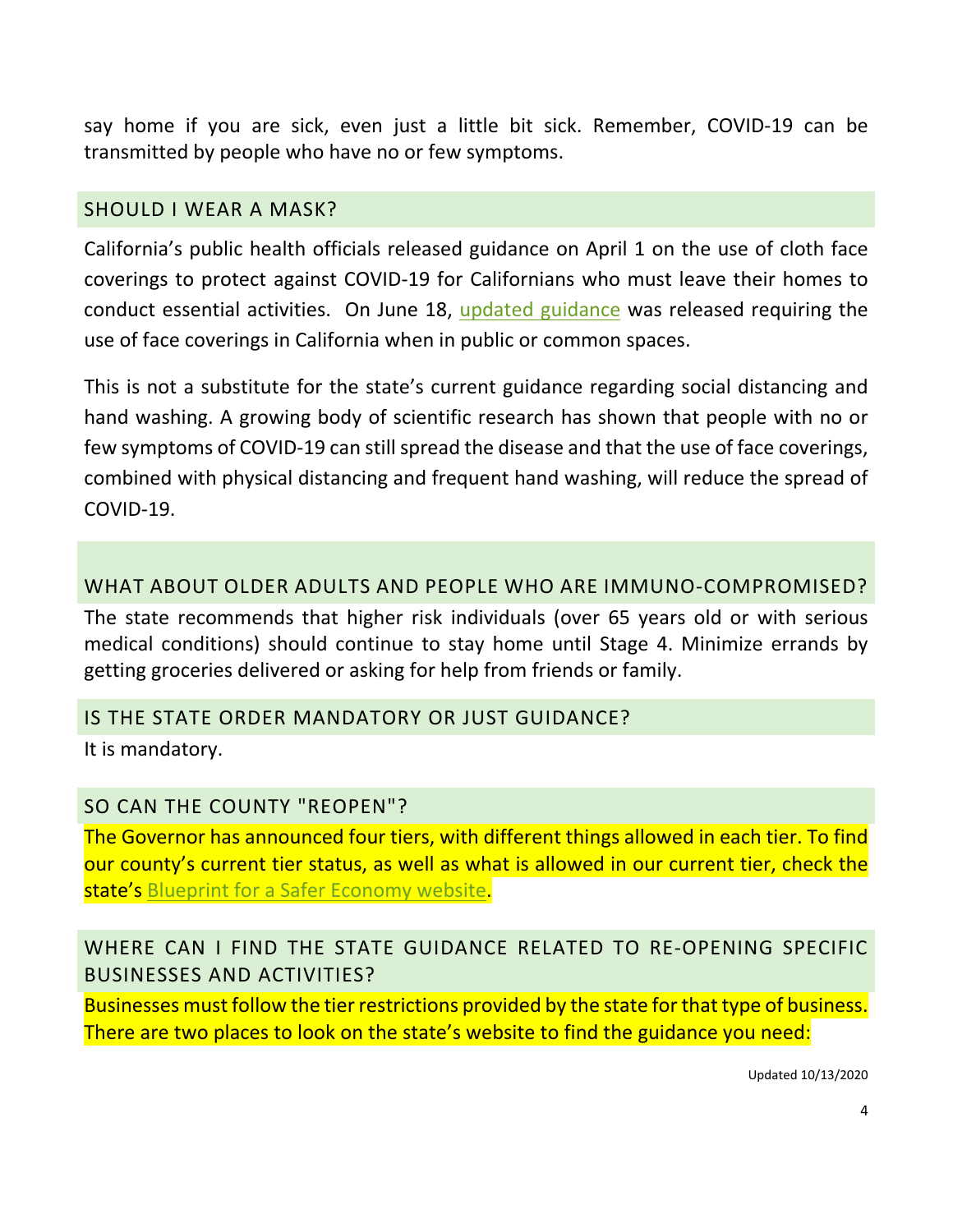- 1. If an activity or business is allowed in our tier, you can find guidance on the state's [Statewide Industry page.](https://covid19.ca.gov/industry-guidance/#top)
- 2. The state also has a [General FAQ](https://covid19.ca.gov/stay-home-except-for-essential-needs/#top) to help answer general questions.

## <span id="page-4-0"></span>WHAT CAN BE OPEN?

The current tier our county is in determines what can be open and in what capacity. The state's [Blueprint for a Safer Economy website](https://covid19.ca.gov/safer-economy/) tells our current tier and what limitations go along with that tier, by business sector.

See our county's [Reopening Plan](https://www.mynevadacounty.com/DocumentCenter/View/34519/Reopen-Nevada-County-Plan) for more detail on what's allowed in Nevada County.

## <span id="page-4-1"></span>WHAT CAN'T OPEN YET?

Sectors that are **not currently permitted** include public events and gatherings like live theater, festivals, wedding parties or receptions, and theme parks. In addition, public saunas and steam rooms; hot tubs at short term rentals/hotel/gyms, etc.; concert venues; nightclubs; indoor playgrounds (laser tag, bounce centers, and the like); adult recreational team sports and contact sports; concerts; and other large gatherings are not permitted. We will continue to amend our county's [Reopening Plan](https://www.mynevadacounty.com/DocumentCenter/View/34519/Reopen-Nevada-County-Plan) as the state allows for additional sectors to reopen.

## <span id="page-4-2"></span>WHAT IS THE [DIFFERENCE](https://www.placer.ca.gov/Faq.aspx?TID=211) BETWEEN "STAYING AT HOME" AND "SOCIAL [DISTANCING"?](https://www.placer.ca.gov/Faq.aspx?TID=211)

Staying home is a rigorous form of social distancing. Staying at home means:

- Only going out for "essential activities," to work for an "essential business," or for "essential travel" as those terms are defined in the Order. This includes travel for retail activities.
- Stay 6 feet or more away from others (physical distancing).
- No formal gathering except for the few exceptions currently allowed, including those that follow the state's [gathering guidance,](https://www.cdph.ca.gov/Programs/CID/DCDC/Pages/COVID-19/CDPH-Guidance-for-the-Prevention-of-COVID-19-Transmission-for-Gatherings-10-09.aspx) worship services and political protests.

The other principles of social distancing and hygiene should continue to be practiced whenever you can. These help to reduce your risk and the risk for those around you. These include washing your hands, using hand sanitizer, disinfecting high-touch surfaces, and not going out if sick.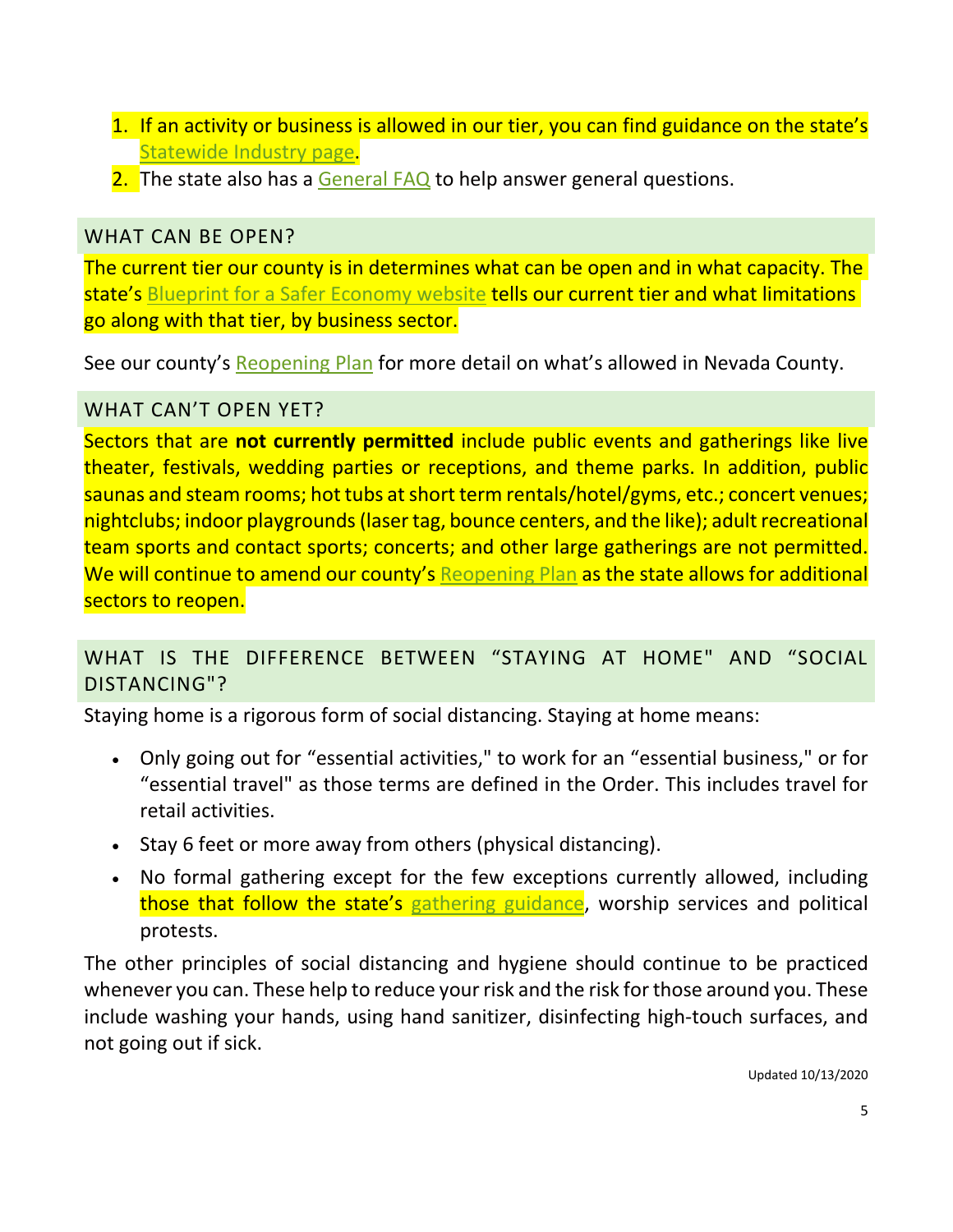We continue to encourage people at higher risk for severe COVID-19 infection, including older adults and people with compromised immune systems, to stay home as much as possible.

## <span id="page-5-0"></span>AM I [ALLOWED](https://www.placer.ca.gov/Faq.aspx?TID=211) TO LEAVE MY HOME AT THIS TIME?

Yes. Individuals may leave their place of residence to get necessities such as food, prescriptions, and health care, and for exercise, to pick up retail products, and to engage in allowable activities.

## <span id="page-5-1"></span>ARE GATHERINGS WITH OTHER HOUSEHOLDS ALLOWED?

Gatherings of no more than 3 households are allowed outside. These gatherings should follow the state's [gathering guidance.](https://www.cdph.ca.gov/Programs/CID/DCDC/Pages/COVID-19/CDPH-Guidance-for-the-Prevention-of-COVID-19-Transmission-for-Gatherings-10-09.aspx) Gatherings, regardless of size, are a high-risk activity. Keep the households that you interact with stable over time. By spending time with the same people, risk of transmission is reduced. Participating in multiple gatherings with different households or groups is strongly discouraged.

## <span id="page-5-2"></span>WHAT ABOUT [PREVENTIVE](https://www.placer.ca.gov/Faq.aspx?TID=211) AND OTHER DEFERRED HEALTH CARE SERVICES?

Per the [state,](https://www.cdph.ca.gov/Programs/CID/DCDC/Pages/COVID-19/ResumingCalifornia%E2%80%99sDeferredandPreventiveHealthCare.aspx) preventive care services and other deferred services can now take place if hospitals and medical offices have enough capacity and protective equipment to do so safely. Dental care can take place, including preventive care, if [the](https://www.cdph.ca.gov/Programs/CID/DCDC/Pages/Guidance-for-Resuming-Deferred-and-Preventive-Dental-Care--.aspx) providers follows the [guidelines provided by CDPH.](https://www.cdph.ca.gov/Programs/CID/DCDC/Pages/Guidance-for-Resuming-Deferred-and-Preventive-Dental-Care--.aspx)

## <span id="page-5-3"></span>CAN I ATTEND A POLITICAL PROTEST?

The state has provided guidance related to political protest gatherings and that guidance applies to Nevada County. That guidance, as of 6/1, is reproduced below. However, we encourage you to check the [state's FAQ](https://covid19.ca.gov/stay-home-except-for-essential-needs/#top) to find the most up-to-date guidance on political protest gatherings and other COVID-19-related questions.

#### **C***an I engage in political protest gatherings?*

*Yes, as explained below, although in-person protests present special public health concerns.*

*Even with adherence to physical distancing, bringing members of different households together to engage in in-person protest carries a higher risk of widespread transmission*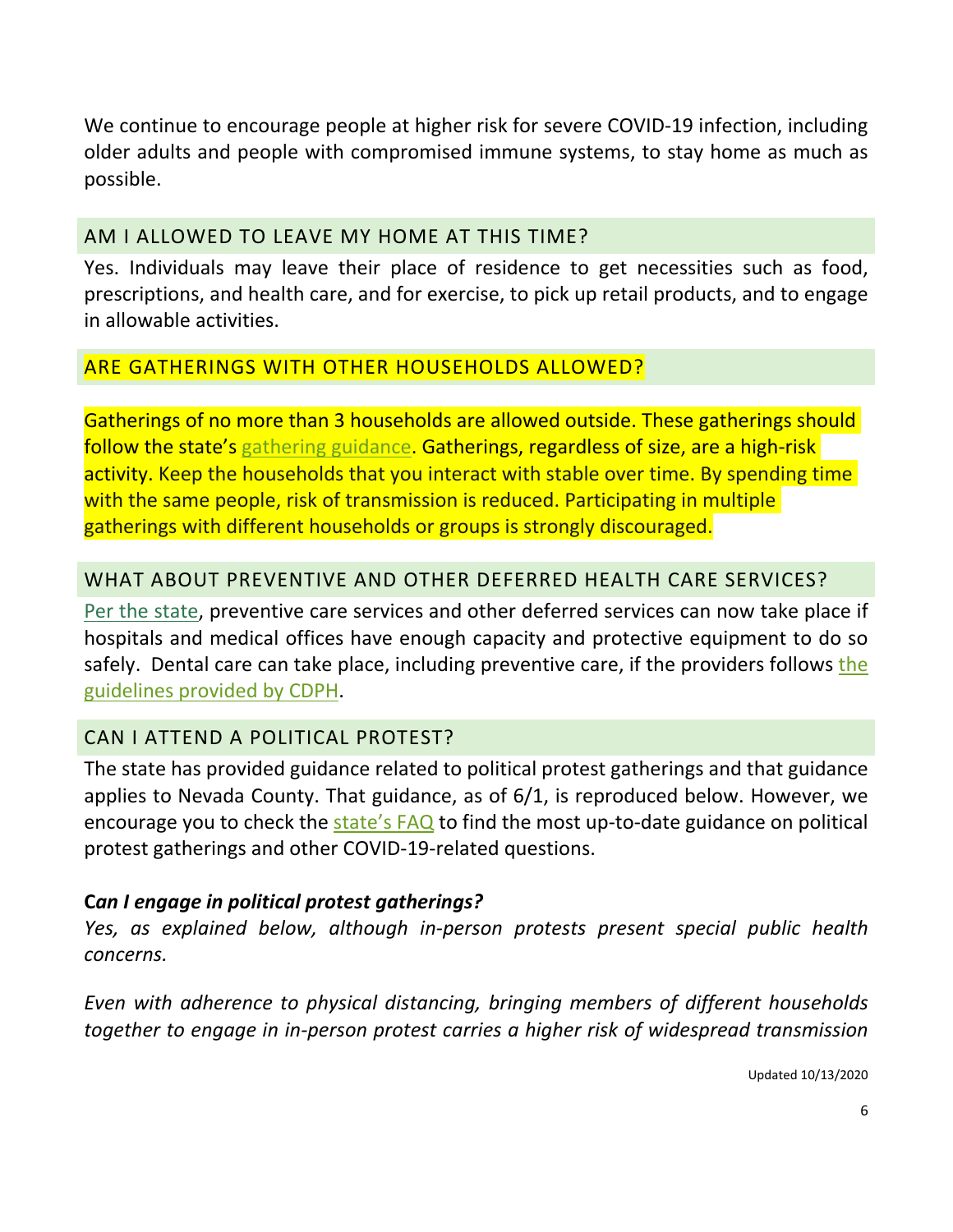*of COVID-19. Such gatherings may result in increased rates of infection, hospitalization, and death, especially among more vulnerable populations. In particular, activities like chanting, shouting, singing, and group recitation negate the risk-reduction achieved through six feet of physical distancing. For this reason, people engaging in these activities should wear face coverings at all times.*

*Therefore, it is strongly recommended that those exercising their right to engage in political expression (including, for example, their right to petition the government) should utilize alternative channels, such as the many online and broadcasting platforms available in the digital age, in place of in-person gatherings.*

*However, state public health directives do not prohibit in-person protests as long as (1) attendance is limited to 25% of the relevant area's maximum occupancy, as defined by the relevant local permitting authority or other relevant authority, or a maximum of 100 attendees, whichever is lower, and (2) physical distancing of six feet between persons or groups of persons from different households is maintained at all times. Failure to maintain adequate physical distancing may result in an order to disperse or other enforcement action. Face coverings are required in indoor, public spaces.*

*Participants must maintain a physical distance of six feet from any uniformed peace officers and other public safety personnel present, unless otherwise directed, and follow all other requirements and directives imposed by local health officers and law enforcement, or other applicable authorities.*

*This limitation on attendance will be reviewed at least once every 21 days, beginning May 25, 2020. This review will assess the impacts of these imposed limits on public health and provide further direction as part of a phased-in restoration of gatherings that implicate the First Amendment.*

<span id="page-6-0"></span>THE STATE SAYS MY BUSINESS NEEDS A COVID PREVENTION PLAN TO REOPEN. IS THAT REQUIRED?

Yes, most business are required to prepare a COVID prevention plan prior to re-opening. It must be posted on site and available to customers. The state's guidance outlines what businesses need such plan and what should be in the plan. The plan does not need individual approval from local officials.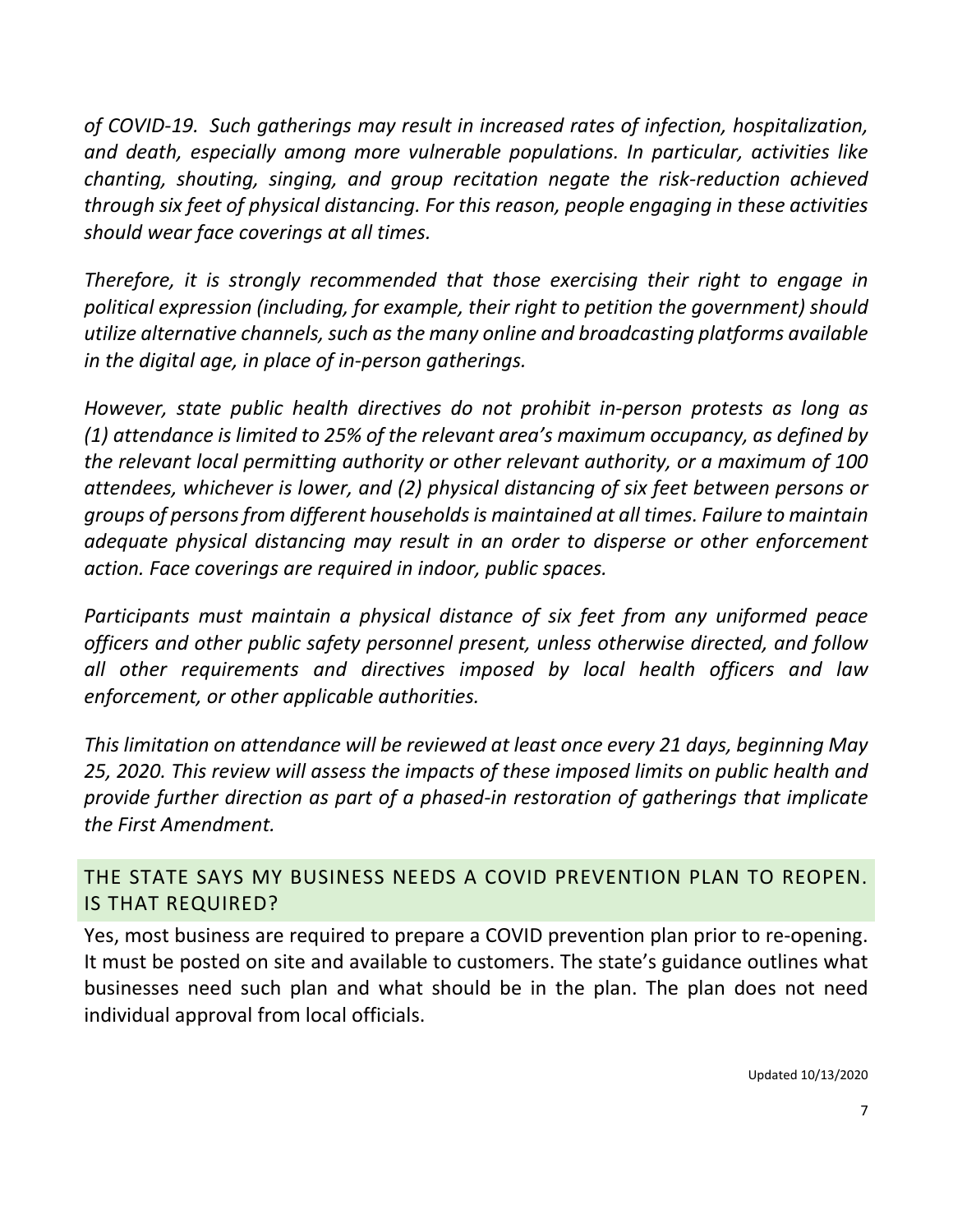# <span id="page-7-0"></span>I'VE READ ALL THE RELEVANT GUIDANCE FOR MY TYPE OF BUSINESS BUT I STILL HAVE QUESTIONS ABOUT HOW TO DO THIS RIGHT. WHO CAN I ASK?

- If you have general questions about COVID-19, testing, or other general questions, you can call 211 (or 1-833-DIAL211) to talk to a local call agent who can help.
- If you have specific questions related to your business and the state guidance, and how to re-open a particular kind of business safely, you can email [COVID19recovery@co.nevada.ca.us](mailto:COVID19recovery@co.nevada.ca.us) for assistance.
- If you need to lodge a complaint about a business that is not following the guidance or is open when it should not be, there is information [here](https://www.mynevadacounty.com/faq.aspx?qid=822) about how to submit a compliant.

# <span id="page-7-1"></span>ANSWERS TO COMMUNITY QUESTIONS RELATED TO SPECIFIC SECTORS AND **ACTIVITIES**

#### <span id="page-7-2"></span>**GENERAL RECREATION**

## <span id="page-7-3"></span>WHAT AM I ALLOWED TO DO?

It's okay to go outside to go for a walk, to exercise, and participate in healthy activities as long as you maintain a safe physical distance of six feet and, if sharing equipment, doing so with only with members of your household. Any activities in groups that are allowed, such as yoga classes, must follow [current tier restrictions](https://covid19.ca.gov/safer-economy/) and the [Gyms/Fitness Studio](https://covid19.ca.gov/pdf/guidance-fitness.pdf)  [guidance.](https://covid19.ca.gov/pdf/guidance-fitness.pdf) No recreational team sports are permitted at this time, either for youth or for adults.

The key is they are individual or household activities only and that social distancing can be maintained. Below is a list of some outdoor recreational activities.

- Throwing a baseball/softball (with household members)
- BMX biking
- Canoeing (singles)
- Cycling
- Gardening (not in groups)
- Golfing (doubles, only if cart has protective partition)
- Hiking (trails/paths allowing distancing)
- Horse riding (singles)
- Jogging and running
- Kite boarding and kitesurfing
- Meditation
- Miniature golfing, outdoor (household members only, following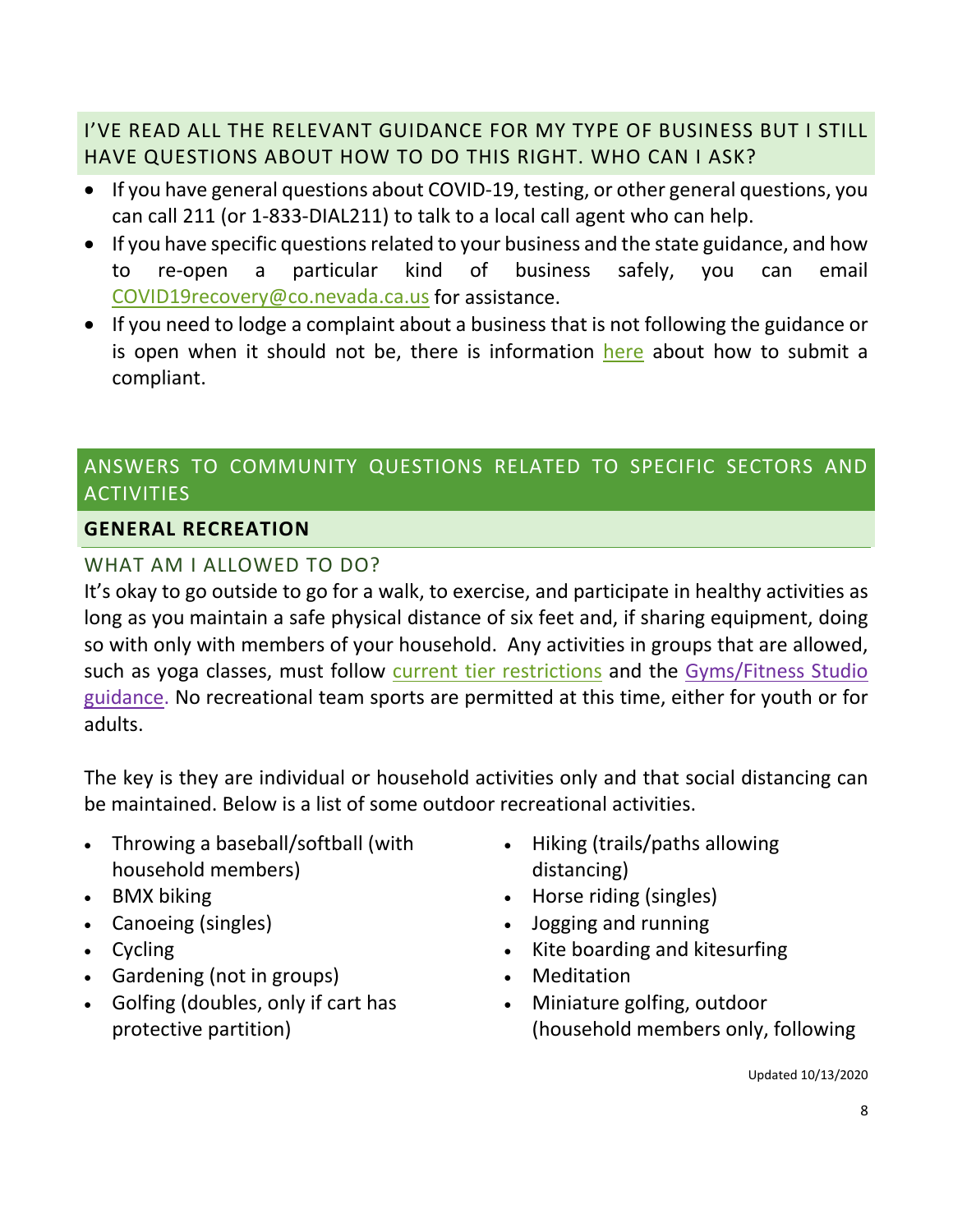the applicable restrictions in the [Limited Services guidance](https://covid19.ca.gov/pdf/guidance-limited-services.pdf) from the state)

- Outdoor photography
- Picnics (with your household members only)
- Quad biking
- Rock climbing
- Roller skating and rollerblading
- Rowing (singles)
- Scootering (not in groups)
- Skateboarding (not in groups)
- Soft martial arts tai chi, chi kung
- Surfing
- Tennis, pickleball and table tennis (singles)
- Throwing a football, kicking a soccer ball (not in groups)
- Trail running
- Tree climbing
- Volleyball (singles)
- Walk the dog
- Wash the car
- Watch the sunrise or sunset
- Yoga

## <span id="page-8-0"></span>CAN DAY-USE RECREATIONAL AREAS BE USED?

Yes. Day-use recreational areas are allowed to be open for local residents to recreate alone or with their household members.

#### <span id="page-8-1"></span>CAN I RENT RECREATION EQUIPMENT?

Residents are encouraged to recreate with their own equipment when possible, however outdoor recreation equipment rentals is allowed with proper sanitation between uses.

#### <span id="page-8-2"></span>WILL SUMMER CAMPS BE OPEN?

Summer day camps are allowed in Nevada County. The [guidance for day camps](http://covid19.ca.gov/pdf/guidance-daycamps.pdf) provides guidelines to create a plan for safe re-opening. Implementation of these guidelines should be tailored for each setting. Implementation requires training and support for staff and adequate consideration of camper and family needs. This includes theme day camps, such as theater camps, as long as the camp is able to follow the [Day Camp guidance.](https://covid19.ca.gov/pdf/guidance-daycamps.pdf)

Sports camps doing drills are only permitted so long as they can do the drills within the [Gyms/Fitness Studio guidance,](https://covid19.ca.gov/pdf/guidance-fitness.pdf) as well as the Day Camp guidance. Scrimmages or games are not permitted at this time. However, outside of day sports camps, no recreational team sports are permitted at this time.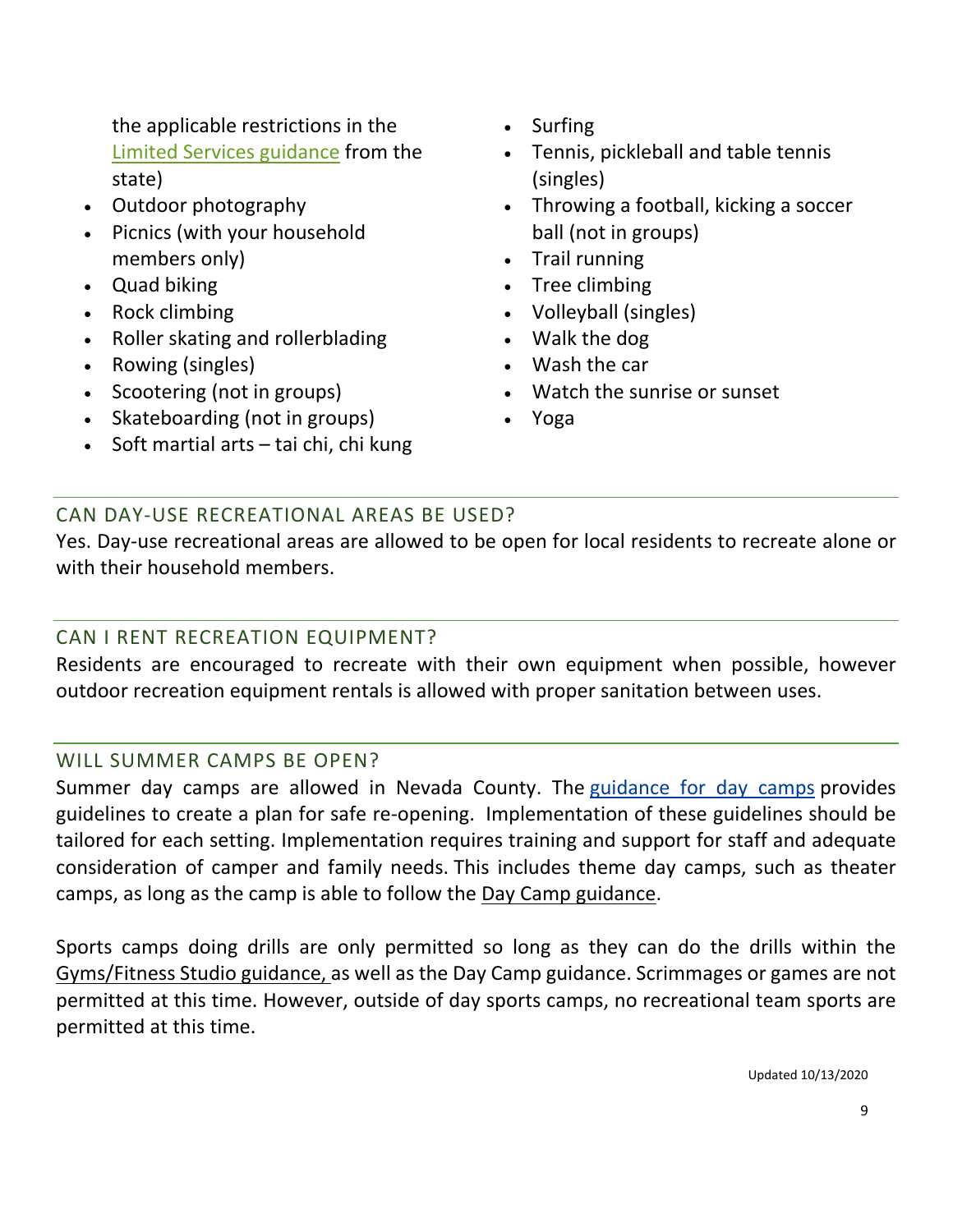#### <span id="page-9-0"></span>WHEN CAN YOUTH SPORTS BEGIN AGAIN?

As of August 3, 2020, some youth sports activities and physical education activities are allowed, only if they can be performed with the required modifications. This applies to all youth sports and activities, including school-based, club and recreational sports. Adult non-professional team sports are not permitted at this time. Those modifications are outlined in California's Youth [Sport's Guidance](https://files.covid19.ca.gov/pdf/guidance-youth-sports--en.pdf) and in the California Department of Public Health in their Youth Sports [Questions and Answers document.](https://www.cdph.ca.gov/Programs/CID/DCDC/Pages/COVID-19/Youth-Sports-FAQ.aspx) The [Youth Cohort guidance](https://www.cdph.ca.gov/Programs/CID/DCDC/Pages/COVID-19/small-groups-child-youth.aspx) must also be followed. Please see those documents for additional detail.

Excerpt from the CDPH document:

Youth sports and physical education are permitted only when the following can be maintained: (1) physical distancing of at least six feet between participants; and (2) a stable cohort, such as a class, that limits the risks of transmission (see [CDC Guidance on Schools and Cohorting\)](https://www.cdc.gov/coronavirus/2019-ncov/community/schools-childcare/prepare-safe-return.html). Activities should take place outside to the maximum extent practicable.

For sports that cannot be conducted with sufficient distancing or cohorting, only physical conditioning and training is permitted and ONLY where physical distancing can be maintained. Conditioning and training should focus on individual skill-building (e.g., running drills and body weight resistance training) and should take place outside, where practicable. Indoor physical conditioning and training is allowed only in counties where gyms and fitness centers are allowed to operate indoors.

Sports that cannot be played with sufficient distancing and cohorting are not permitted. In addition, outdoor and indoor sporting events, assemblies, and other activities that require close contact or that would promote congregating are not permitted at this time. For example, tournaments, events, or competitions, regardless of whether teams are from the same school or from different schools, counties, or states are not permitted at this time.

<span id="page-9-1"></span>WE KNOW THAT SWIMMING POOLS ASSOCIATED WITH CAMPGROUNDS, HOTELS AND GYMS/FITNESS CENTERS CAN OPEN. CAN OTHER PUBLIC AND PRIVATE (E.G., WITHIN AN HOA) BE OPENED AS WELL?

Outdoor pools and indoor pools can be open, however their ability to remain open depends on [our current tier.](https://covid19.ca.gov/safer-economy/) To open, HOA pools and other pools used by more than a single household need to follow the guidance outlined in the [Gyms and Fitness Center](http://covid19.ca.gov/pdf/guidance-fitness.pdf) guidance from the state, as well as the guidance from Nevada County Environmental Health that they have shared with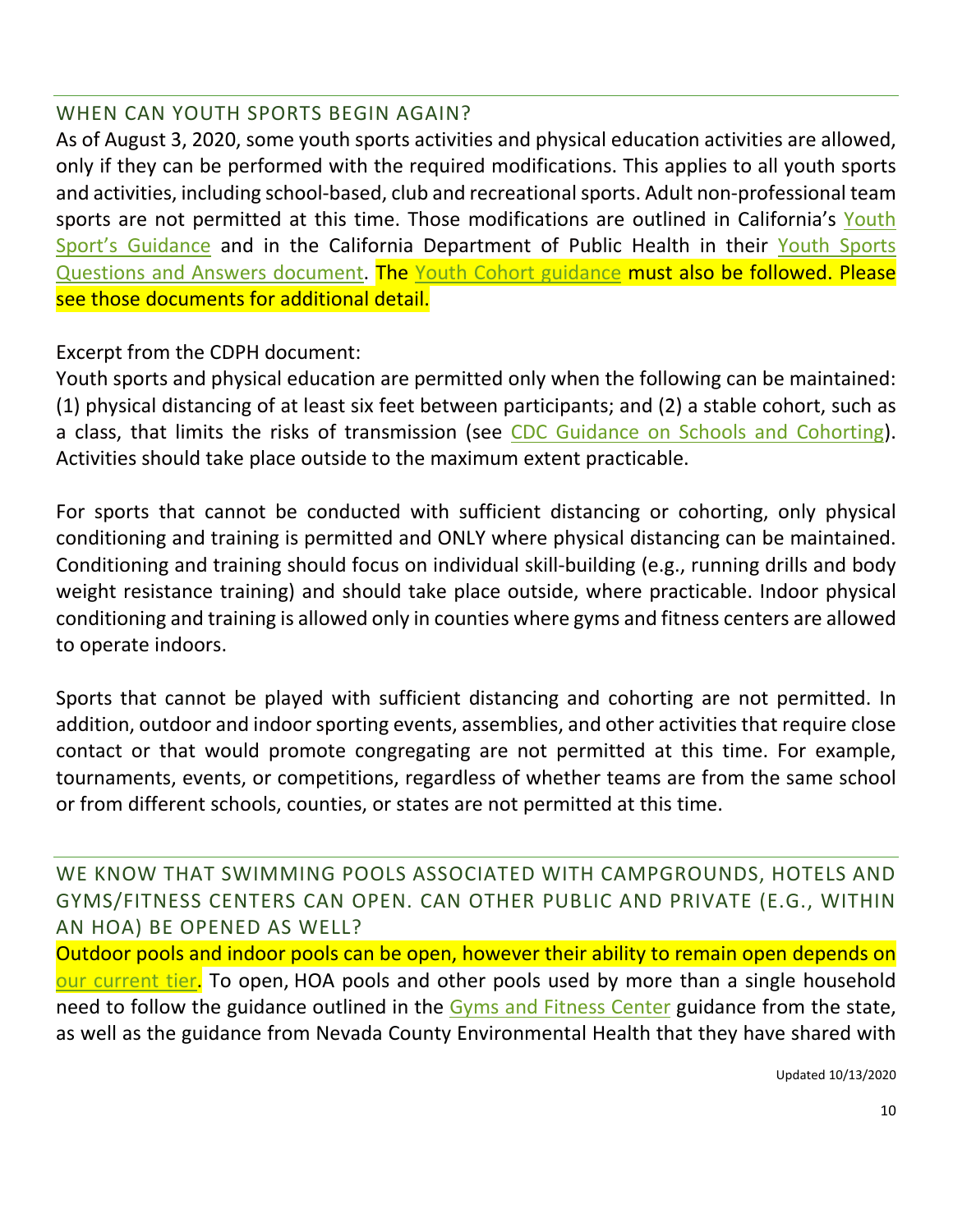all pool operators. However, steam rooms, saunas, and hot tubs must remain closed. Team sports in the pool, including drills, are not permitted at this time.

<span id="page-10-0"></span>CAN SWIM TEAMS OR SWIM PRACTICES RESUME?

Youth recreational sports and team sports can resume practices, if they can meet guidance in California's [Youth Sport's Guidance](https://files.covid19.ca.gov/pdf/guidance-youth-sports--en.pdf) and the California Department of Public Health's [Youth](https://www.cdph.ca.gov/Programs/CID/DCDC/Pages/COVID-19/Youth-Sports-FAQ.aspx)  Sports [Questions and Answers document.](https://www.cdph.ca.gov/Programs/CID/DCDC/Pages/COVID-19/Youth-Sports-FAQ.aspx) The [Youth Cohort guidance](https://www.cdph.ca.gov/Programs/CID/DCDC/Pages/COVID-19/small-groups-child-youth.aspx) must also be followed. Please see those documents for additional detail.

Adult non-professional sports are not permitted at this time.

## <span id="page-10-1"></span>CAN MY BASKETBALL/SOCCER/BASEBALL TEAM PRACTICE?

Youth recreational sports and team sports can resume practices, if they can meet guidance in California's [Youth Sport's Guidance](https://files.covid19.ca.gov/pdf/guidance-youth-sports--en.pdf) and the California Department of Public Health's [Youth](https://www.cdph.ca.gov/Programs/CID/DCDC/Pages/COVID-19/Youth-Sports-FAQ.aspx)  [Sports Questions and Answers document.](https://www.cdph.ca.gov/Programs/CID/DCDC/Pages/COVID-19/Youth-Sports-FAQ.aspx) The [Youth Cohort guidance](https://www.cdph.ca.gov/Programs/CID/DCDC/Pages/COVID-19/small-groups-child-youth.aspx) must also be followed. Please see those documents for additional detail.

Adult non-professional sports are not permitted at this time.

## <span id="page-10-2"></span>CAN BOAT LAUNCHES BE OPEN TO NON-LOCALS?

Yes. However, cross-county travel is still strongly discouraged.

#### <span id="page-10-3"></span>ARE GUIDED RIVER TRIPS ALLOWED?

Yes, guided rafting trips are allowed in Nevada County. Rafting in general is permitted within the [Campgrounds, RV, and Outdoor Recreation guidance](https://urldefense.proofpoint.com/v2/url?u=https-3A__covid19.ca.gov_pdf_guidance-2Dcampgrounds.pdf&d=DwMFAw&c=Lr0a7ed3egkbwePCNW4ROg&r=jv_AYUqtX1kLXT0rbdVp-Urg1nX8GlwKgRZtUiZ65T8&m=eDk-ROuRi17nb0VoSLugScHH3A3gGQrIusTHNWfT8TE&s=mx4NAvTQj0dBWGHXPOgNYc5LA48bPc5XsC1yLM8DYMo&e=) in a number of areas (p. 11 onwards), but most specifically: "Limit the capacity on small group guided fishing, hunting, or chartered boat trips or reconfigure seating on boats or other vehicles."

## <span id="page-10-4"></span>**FITNESS/GYMS**

<span id="page-10-5"></span>CAN MY GYM BE OPEN?

Gyms can only open if allowed by [our current tier](https://covid19.ca.gov/safer-economy/) and the percentage capacity allowed by our current tier, as well as if they are able to follow the [Gym/Fitness Center guidance.](http://covid19.ca.gov/pdf/guidance-fitness.pdf)

## <span id="page-10-6"></span>DO I NEED TO WEAR A MASK/FACE COVERING WHILE TEACHING A GYM CLASS?

Yes. Wearing a mask/face covering is required by the state in any indoor public space and while outdoors, if you can't maintain 6 feet of social distance. If you can maintain 6 feet, face coverings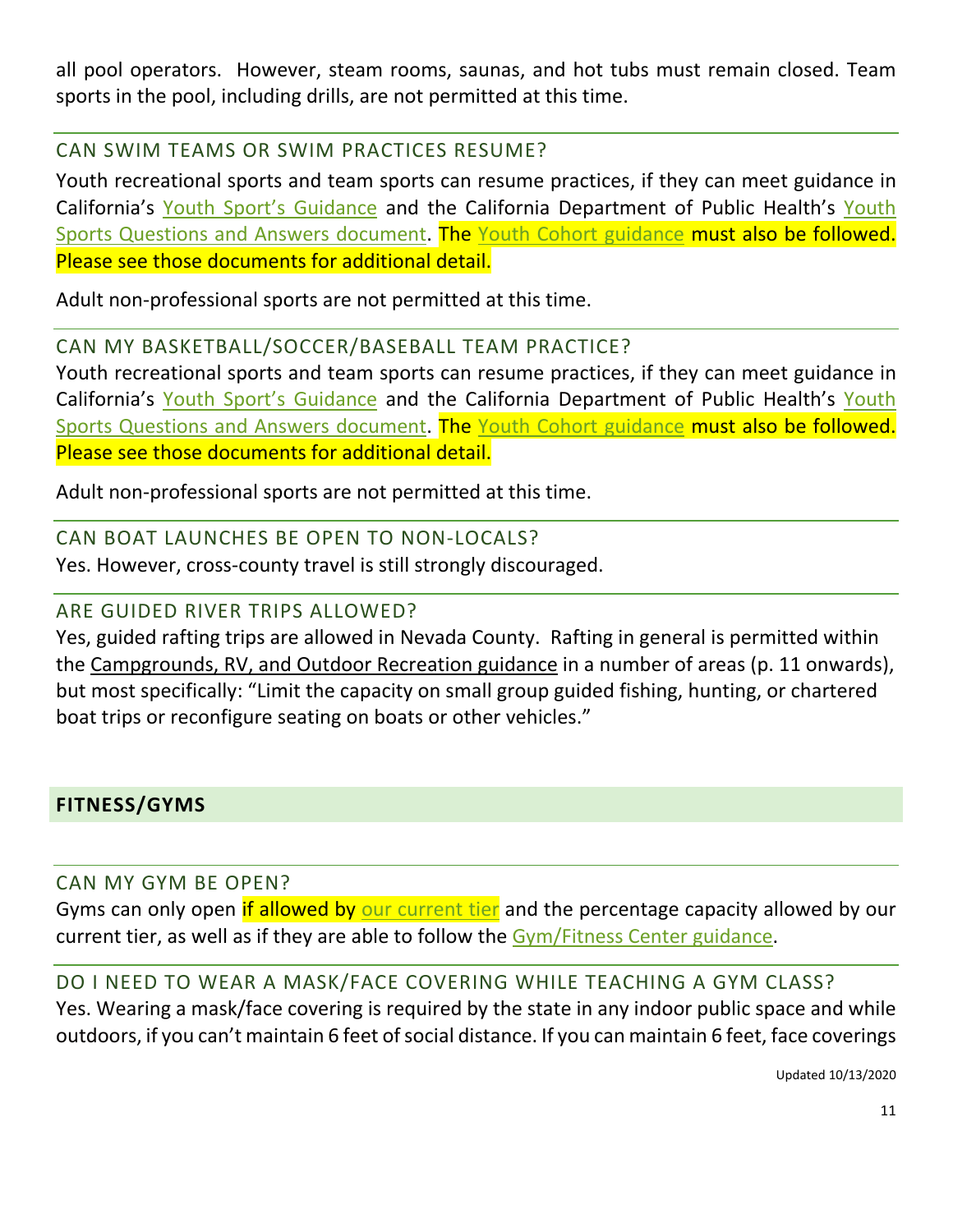are still strongly recommended. If your students cannot hear you, using a mic headset is also a great alternative to make sure you are heard while maintaining proper distancing.

#### <span id="page-11-0"></span>MAY I RESUME FITNESS/DANCE CLASSES AS NORMAL?

Fitness and dance classes may resume with modifications, if allowed in our current tier, and as described in the [Gym/Fitness Center guidance.](http://covid19.ca.gov/pdf/guidance-fitness.pdf) Everyone must remain at least 6 feet apart; the further the better from an infection control standpoint, so consider 10 feet if your space can accommodate that. Being outside is recommended when possible. Classes may be required to downsize in order to maintain appropriate distancing. Remember to update attendance limits if using an online registration system for classes.

## <span id="page-11-1"></span>**HOTELS, LODGING, AND OTHER SHORT-TERM RENTALS (STR'S)**

## <span id="page-11-2"></span>IS LEISURE TRAVEL ALLOWED?

Cross-county travel (i.e., travel across county borders) is strongly discouraged at this time. But hotels, RV parks and vacation rentals and other types of short-term rentals can resume operations. Our local Short-Term Rental Order was rescinded on June 12.

# <span id="page-11-3"></span>WHAT ABOUT THE LOCAL [MORITORIUM](https://www.placer.ca.gov/Faq.aspx?TID=211) ON SHORT-TERM RENTALS (STR)?

The Nevada County Short-Term Rental Order was rescinded as of June 12, 2020. That means that short-term rentals, including hotel rooms, vacation rentals, RV parks, campgrounds, etc., can rent out their lodging as long as they follow the [state guidelines provided for their particular](https://covid19.ca.gov/industry-guidance/#top)  type [of business](https://covid19.ca.gov/industry-guidance/#top) (for instance, campgrounds need to follow different guidance than hotels).

# <span id="page-11-4"></span>WHAT DO I DO IF IT IS DETERMINED A GUEST IS SYMPTOMATIC?

The facility has the right to cancel reservations for symptomatic visitors. Please make sure guests are fully aware of new policies or procedures. In the event of a presumptive case of COVID-19, the guest's room should be removed from service and quarantined. The guest room should not be returned to service until the case has been confirmed or cleared. In the event of a positive case, the room should only be returned to service after undergoing an enhance sanitization protocol in accordance with [CDC guidelines.](https://www.cdc.gov/coronavirus/2019-ncov/community/disinfecting-building-facility.html)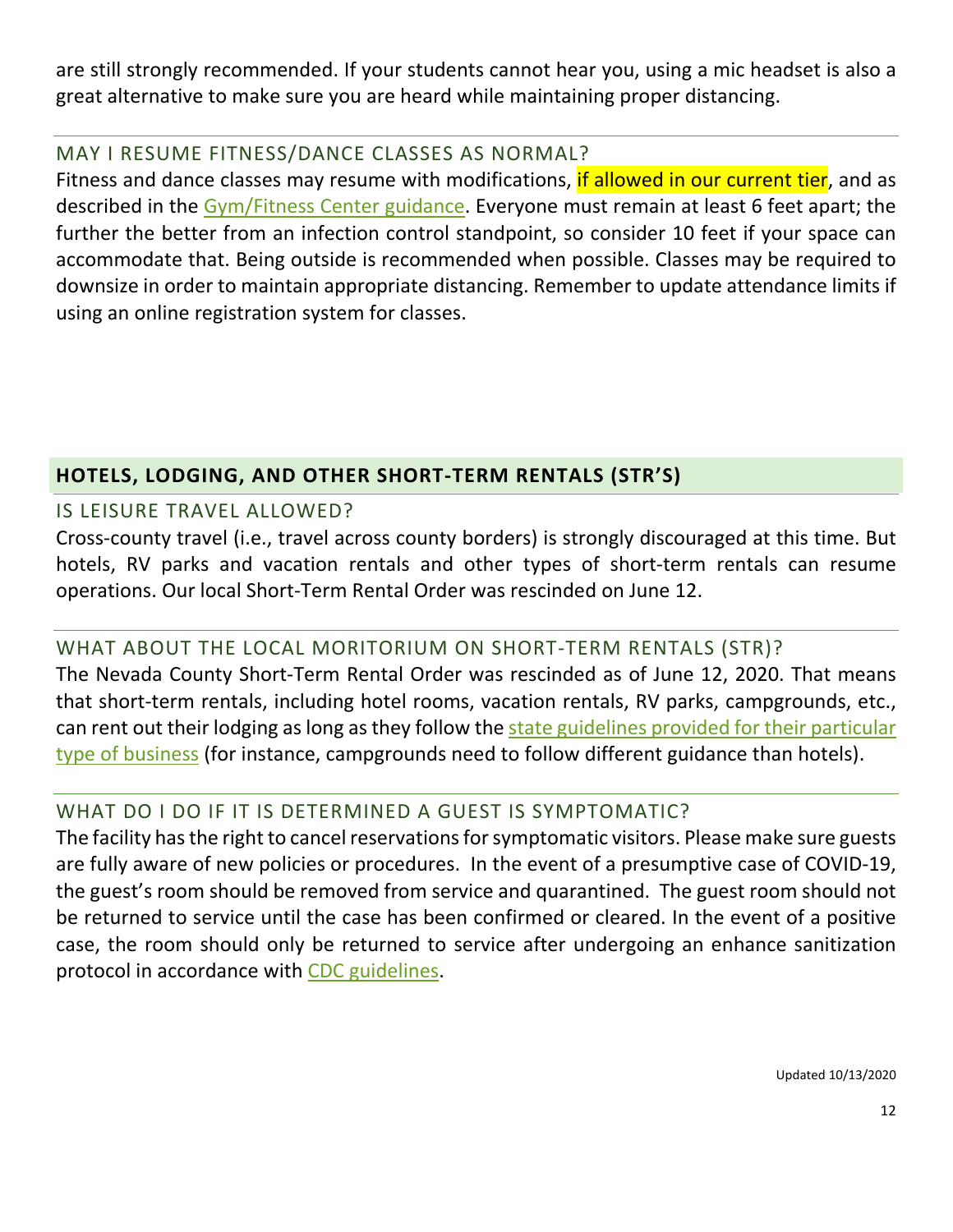## <span id="page-12-0"></span>WHAT ARE SOME OF THE GUIDELINES FOR CLEANING ROOMS AND OTHER RENTAL SPACES?

Vacuum cleaners must be equipped with HEPA filters. Dirty linens should be removed and transported from guest rooms in single use sealed bags and gloves should be used. Consider leaving rooms vacant for 24-72 hours after guests have departed. Please see the state guidance for your type of facility for further detail.

#### <span id="page-12-1"></span>CAN AQUATIC AMENITIES BE USED?

Outdoor pools and indoor pools can be open, however their ability to stay open depends on [our](https://covid19.ca.gov/safer-economy/)  [current tier](https://covid19.ca.gov/safer-economy/) and if the facility can meet the relevant state [guidance](http://covid19.ca.gov/pdf/guidance-fitness.pdf) for pools. Hot tubs, saunas, and steam rooms are to remain closed, even in vacation rentals.

#### <span id="page-12-2"></span>**CAMPING AND RV PARKS**

<span id="page-12-3"></span>CAN CAMPGROUNDS AND RV PARKS BE OPEN? Yes, if the site can meet the guidelines the state has set for their type of facility.

<span id="page-12-4"></span>OUR CAMPGROUND HAS A PLAYGROUND, CAN WE OPEN IT TO GUESTS? Not at this time. Only playgrounds run by cities, counties, the state or federal government can currently open if they can follow [the playground guidance.](https://www.cdph.ca.gov/Programs/CID/DCDC/Pages/COVID-19/Outdoor%20Playgrounds%20and%20other%20Outdoor%20Recreational%20Facilities.aspx) Facilities with playgrounds, conference spaces or meeting rooms should keep those areas closed until each of those types of establishments are allowed to resume modified or full operations.

<span id="page-12-5"></span>COULD CAMPERS HAVE VISITORS TO THEIR CAMPSITES? Campers should follow the state's [gathering guidance,](https://www.cdph.ca.gov/Programs/CID/DCDC/Pages/COVID-19/CDPH-Guidance-for-the-Prevention-of-COVID-19-Transmission-for-Gatherings-10-09.aspx) which allows for gatherings of a maximum of 3 households outdoors. Gatherings, regardless of size, are a high-risk activity and

all precautions should be taken, including wearing masks and 6 ft. of physical distancing.

## <span id="page-12-6"></span>CAN COMMUNAL RESTROOMS AND SHOWER FACILITIES BE OPEN?

Yes, they can be open but restrooms should be cleaned regularly. Guidelines for restrooms are in the state guidance specific to that type of business. For example, doors to multi-stall restrooms should be able to be opened and closed without touching handles. If the door cannot be opened without touching the handle, consider propping the door open or placing a trash receptacle by the door for paper towel disposal after using the door handle. Only allow shower room use if partitions are in place or signs about physical distancing have been posted.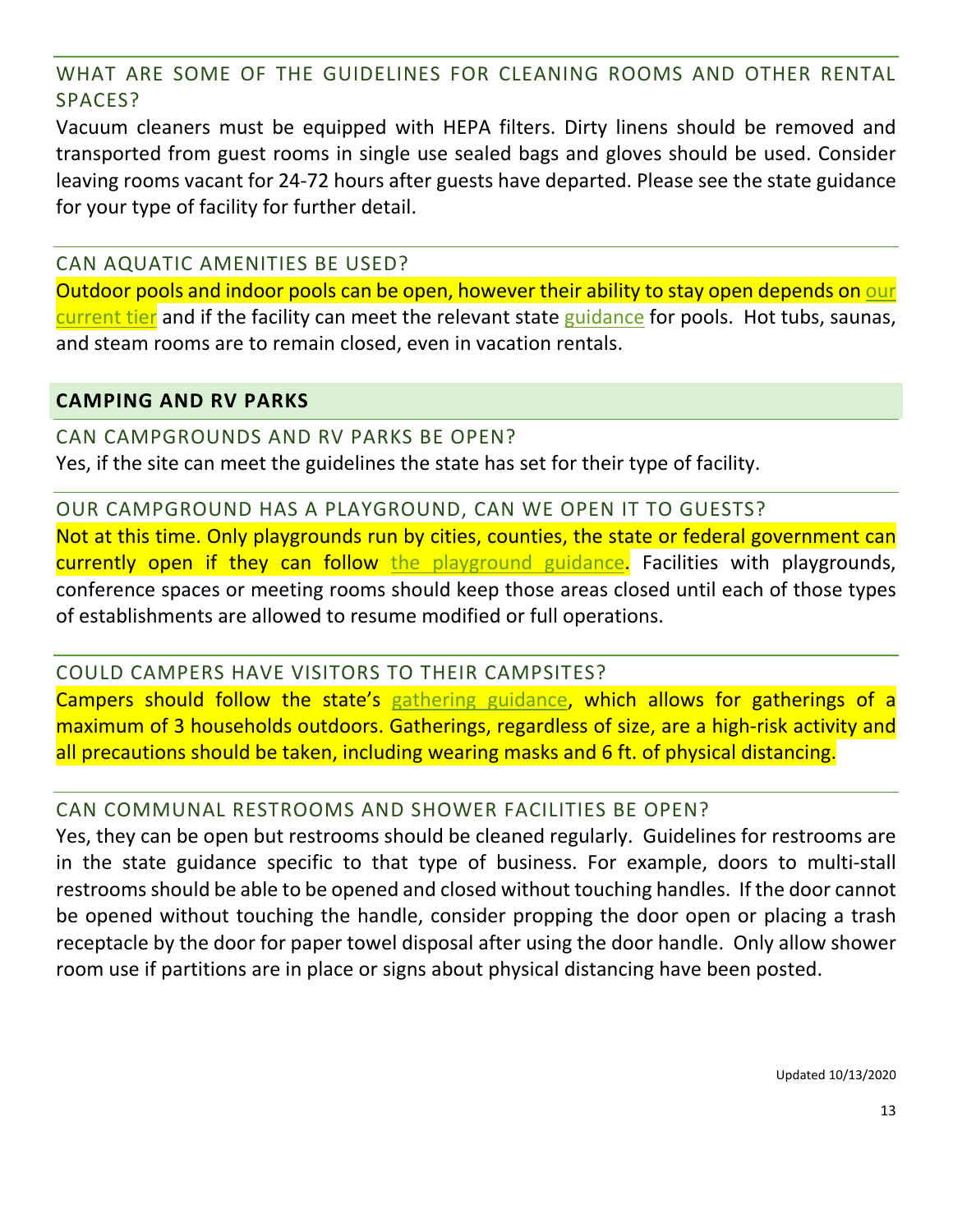#### <span id="page-13-0"></span>**RESTURANTS, BARS AND WINERIES**

We know that bars, restaurants, and wineries in Nevada County are working hard to come up with creative solutions to continue to provide services to our community within the modifications required by the COVID-19 guidances. This FAQ does not supersede guidance from the state's [Blueprint for a Safer Economy](https://covid19.ca.gov/safer-economy/) website or the applicable sector guidance (e.g. guidance for restaurants, bars, and wineries, for restaurants providing takeout, drive through [and delivery,](https://files.covid19.ca.gov/pdf/guidance-take-out-restaurants--en.pdf) and for [dine-in restaurants\)](https://files.covid19.ca.gov/pdf/guidance-dine-in-restaurants.pdf). Please review those guidance for updated information.

#### <span id="page-13-1"></span>WHAT CAN BE OPEN?

What can be open, and at what capacity, is determined by [our county's current tier status.](https://covid19.ca.gov/safer-economy/)

#### <span id="page-13-2"></span>ARE MASKS REQUIRED?

Masks are required for all front-line employees at restaurants or bars, as well as patrons when they are not eating or drinking.

#### <span id="page-13-3"></span>ARE PARTIES ALLOWED?

Gatherings of no more than 3 households are allowed outdoors. These gatherings should follow the state's [gathering guidance.](https://www.cdph.ca.gov/Programs/CID/DCDC/Pages/COVID-19/CDPH-Guidance-for-the-Prevention-of-COVID-19-Transmission-for-Gatherings-10-09.aspx) Gatherings, regardless of size, are a high-risk activity.

#### <span id="page-13-4"></span>IS LIVE MUSIC ALLOWED INDOORS AT A RESTAURANT?

Singing, chanting, wind instruments, and spoken word, are not allowed indoors at this time in restaurants/bars or other venues. These are considered especially high-risk activities due to the projection and exhalation of aerosolized particles. Music indoors at a restaurant or bar is only allowed if the musicians are masked at all times with at least 6' between band members and from any patrons/staff. The state's [guidance on gatherings](https://www.cdph.ca.gov/Programs/CID/DCDC/Pages/COVID-19/CDPH-Guidance-for-the-Prevention-of-COVID-19-Transmission-for-Gatherings-10-09.aspx) limits the number of musicians to musicians from no more than 3 households. Piano, guitar, and violin are examples of instruments that would be allowed if the above modifications are made.

#### <span id="page-13-5"></span>IS LIVE MUSIC ALLOWED OUTDOORS AT A RESTAURANT OR FARMERS MARKET?

Yes, but only in a very limited way and with robust modifications. Any singers must wear a mask and be 10' from any other band members and at least 10' from any patrons/staff. Wind instruments are strongly discouraged. All other band members must wear a mask and must remain 6' away from others. The [state's guidance on gatherings](https://www.cdph.ca.gov/Programs/CID/DCDC/Pages/COVID-19/CDPH-Guidance-for-the-Prevention-of-COVID-19-Transmission-for-Gatherings-10-09.aspx) limits the number of musicians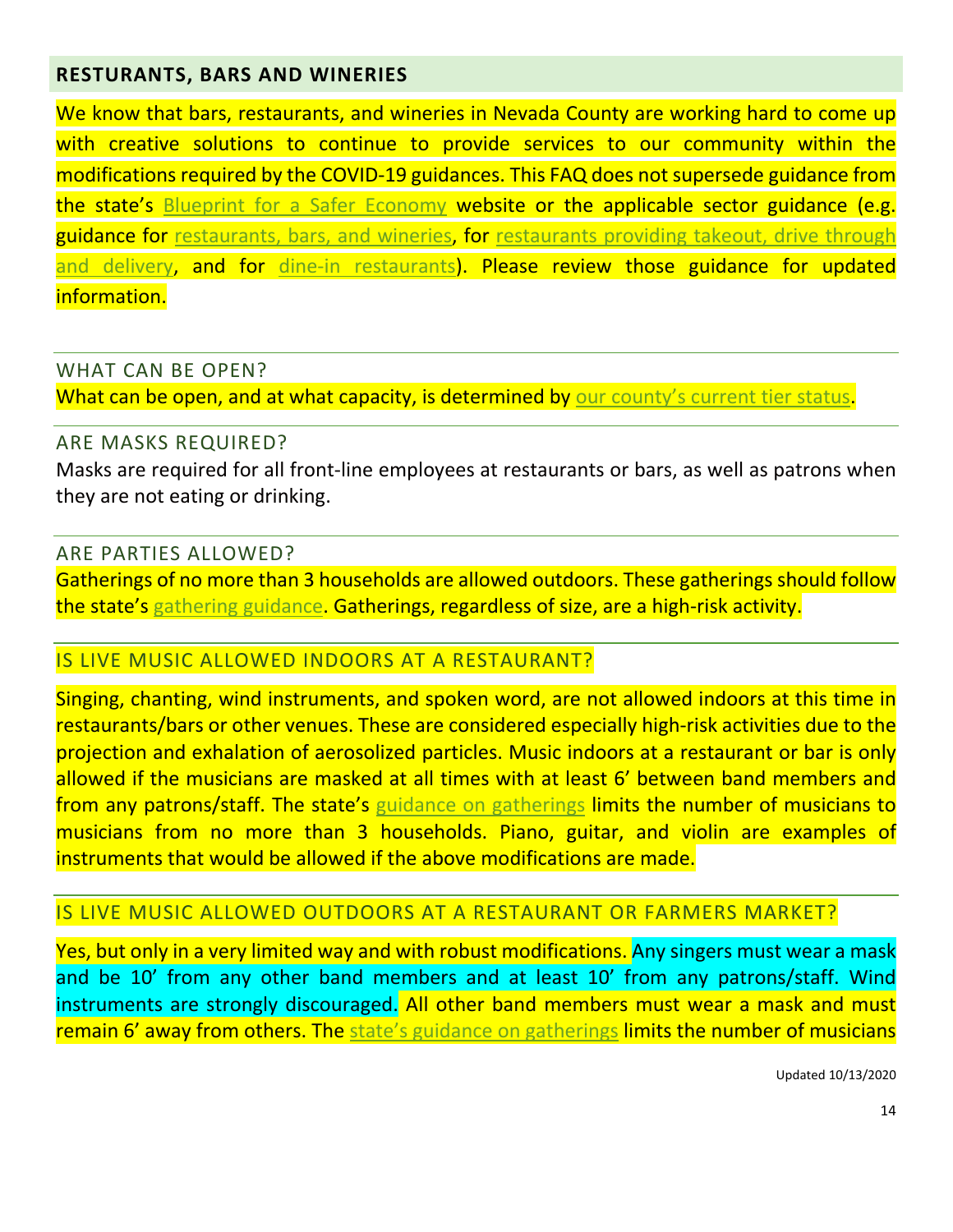to musicians from no more than 3 households. Equipment, such as mics, cannot be shared. Karaoke and other activities that require shared equipment are not allowed. Concerts are not allowed, as those would be considered a gathering. This allowance is not intended for concert, performance, or entertainment venues. Those types of establishments should remain closed until they are allowed to resume through a specific reopening order or guidance.

#### <span id="page-14-0"></span>OTHER MUSIC CONSIDERATIONS

The guidance requires that the volume of music be reduced so that patrons can speak quietly without projecting, as projecting results in increased dispersal of aerosols, which are a documented vector for disease transmission. We encourage venues to turn down music or discontinue music, to consider unamplified music outdoors, and other individual modifications to reduce the overall noise level.

## <span id="page-14-1"></span>TENTS FOR OUTDOOR SEATING

State guidance allows for a maximum of one side (or 25%) of an outdoor tent to be closed for outdoor seating.

## <span id="page-14-2"></span>**OTHER QUESTIONS FROM THE COMMUNITY**

#### <span id="page-14-3"></span>CAN I ATTEND AN ALCOHOLICS ANONYMOUS OR OTHER SIMILAR MEETING?

12-Step program meetings are considered essential medical services. Virtual meetings and supports are still encouraged. However, we know that these meetings are extremely important to maintain many people's sobriety, and since these meetings are considered essential medical services, we have developed [Updated Guidance for Treatment Groups](https://www.mynevadacounty.com/DocumentCenter/View/34601/Updated-Guidance-on-Treatment-Groups-2020-06-02?bidId=) that allow for these meetings to take place in person, if needed. 12-Step meetings must follow the local guidelines if they decide to meet in person.

#### <span id="page-14-4"></span>CAN ART CLASSES BE HELD?

Yes, if the [Limited Services](https://covid19.ca.gov/pdf/guidance-limited-services.pdf) guidance can be followed. Otherwise, no.

#### <span id="page-14-5"></span>CAN IN-PERSON TUTORING HAPPEN?

Yes, if the [Limited Services](https://covid19.ca.gov/pdf/guidance-limited-services.pdf) guidance can be followed. Otherwise, no. This only applies to one-on-one tutoring. Tutoring classes for youth should follow the [Limited Services](https://covid19.ca.gov/pdf/guidance-limited-services.pdf) and [youth cohort](https://www.cdph.ca.gov/Programs/CID/DCDC/Pages/COVID-19/small-groups-child-youth.aspx) guidance.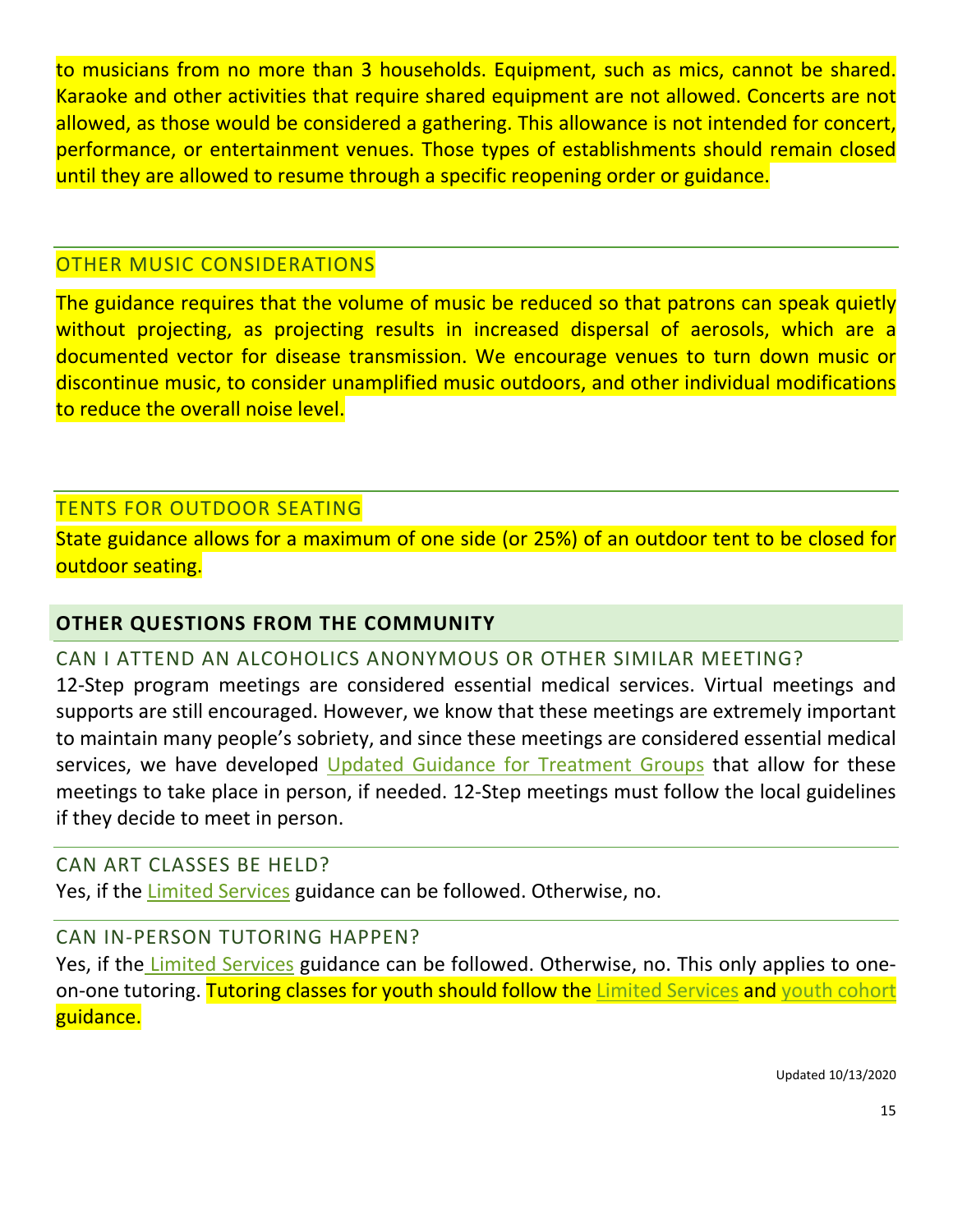<span id="page-15-0"></span>CAN MUSIC CLASSES OR CHOIR PRACTICE BE HELD? Singing and wind instrument classes or practice are not allowed. Wind instruments can have music classes under the [Limited Services](https://covid19.ca.gov/pdf/guidance-limited-services.pdf) guidance and youth music classes should also follow the [youth cohort](https://www.cdph.ca.gov/Programs/CID/DCDC/Pages/COVID-19/small-groups-child-youth.aspx) guidance.

## <span id="page-15-1"></span>CAN MEDICAL SPA SERVICES BE OFFERED?

Medical spa services or cosmetic procedures are permitted to the extent they are done by or under the supervision of a licensed physician following healthcare protocols. Other medical spa services are included as an expanded personal service such as waxing, facials, and electrologists following the [Expanded Personal Care Services guidance.](https://covid19.ca.gov/pdf/expanded-personal-services.pdf)

#### <span id="page-15-2"></span>ARE WEDDINGS ALLOWED?

The only part of a wedding that is currently allowed is the wedding ceremony itself. Wedding ceremonies can be held in a church or in a non-religious venue, however the number of people who can attend is limited. Attendance are defined by [our current tier.](https://covid19.ca.gov/safer-economy/) In addition, the space must accommodate social distancing of at least 6 feet for all attendees who are not part of the same household. No wedding receptions, wedding parties, or other wedding events are allowed at this time. Wedding ceremonies, whether in a church or non-religious venue, must follow the applicable guidance in the state's [Places of Worship guidance.](http://covid19.ca.gov/pdf/guidance-places-of-worship.pdf) If you decide to hold a wedding ceremony, we encourage you to do so outside.

#### <span id="page-15-3"></span>CAN I HOLD A YARD SALE?

Yard sales, estate sales, and garage sales are permitted, but only if the sellers are able to follow the state's [Retail guidance.](https://covid19.ca.gov/pdf/guidance-retail.pdf) We encourage you to hold sales outside.

#### <span id="page-15-4"></span>CAN I GET A FACIAL, MASSAGE OR TATTOO?

Yes, starting June 19, facials, tattoos, waxing, skin care, massages, nail salons, piercings, cosmetology, electrolysis and esthetician services can be offered if they are able to follow the [Expanded Personal Services guidance.](https://covid19.ca.gov/pdf/expanded-personal-services.pdf)